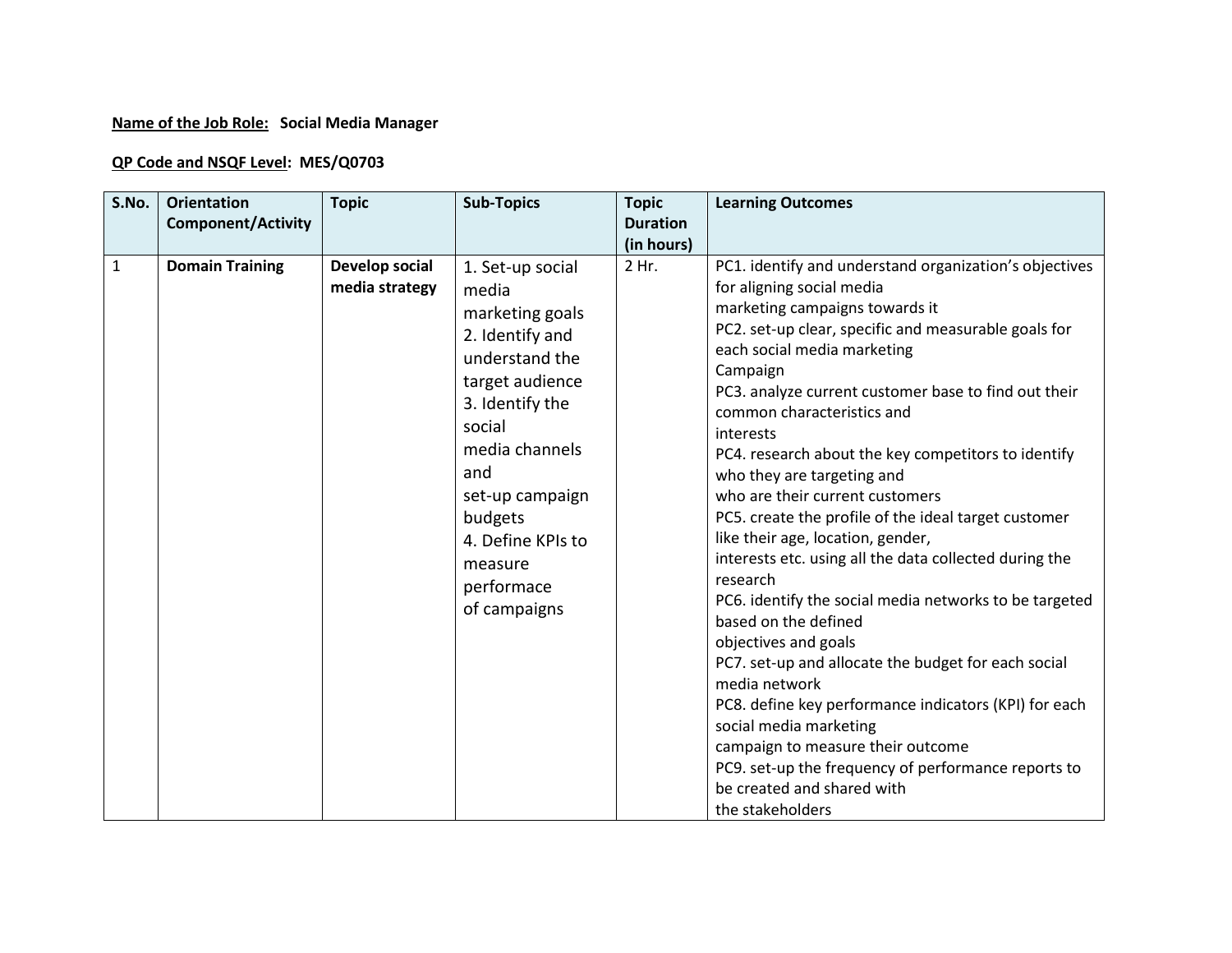| media strategy<br>Campaigns<br>media marketing strategy<br>PC2. set the timelines and dates for getting each<br>2. Delegate tasks to<br>the<br>digital marketing campaign live<br>based on the available resources<br>team members<br>PC3. manage the social media strategy in line with<br>3. Review the set-up<br>of<br>overall organization's objectives<br>and goals<br>campaigns<br>PC4. identify the campaign requirements such as<br>content, creatives, budget,<br>landing pages etc.<br>PC5. delegate the campaign tasks to the team<br>members along with set completion<br>deadline<br>PC6. monitor the work progress, review the quality<br>and give feedback to the team<br><b>Members</b><br>PC7. test and ensure the conversion tracking is set-up<br>properly for each campaign<br>PC8. review the target audience, daily budget and<br>scheduling of all the campaigns<br>PC9. review and ensure that the campaign budgets are<br>set-up as per the plan<br><b>Domain Training</b><br><b>Prepare and</b><br>1. Estimating the<br>2 Hr.<br>PC1. determine the budget requirements to conduct<br>the social media<br>manage the<br>cost of<br>budget<br>social media<br>campaign including team salaries, tools, content<br>development etc.<br>campaign<br>and activities<br>PC2. determine the sequence of activities in terms of<br>their cost implications<br>2. Monitoring the<br>and expenses for each item<br>budget<br>PC3. prepare online campaign budget (either using<br>budgeting/tabulation | <b>Domain Training</b> | <b>Plan social</b> | 1.Set-up the | PC1. set-up the campaigns based on the defined social |
|-------------------------------------------------------------------------------------------------------------------------------------------------------------------------------------------------------------------------------------------------------------------------------------------------------------------------------------------------------------------------------------------------------------------------------------------------------------------------------------------------------------------------------------------------------------------------------------------------------------------------------------------------------------------------------------------------------------------------------------------------------------------------------------------------------------------------------------------------------------------------------------------------------------------------------------------------------------------------------------------------------------------------------------------------------------------------------------------------------------------------------------------------------------------------------------------------------------------------------------------------------------------------------------------------------------------------------------------------------------------------------------------------------------------------------------------------------------------------------------------------------------------------|------------------------|--------------------|--------------|-------------------------------------------------------|
|                                                                                                                                                                                                                                                                                                                                                                                                                                                                                                                                                                                                                                                                                                                                                                                                                                                                                                                                                                                                                                                                                                                                                                                                                                                                                                                                                                                                                                                                                                                         |                        |                    |              |                                                       |
|                                                                                                                                                                                                                                                                                                                                                                                                                                                                                                                                                                                                                                                                                                                                                                                                                                                                                                                                                                                                                                                                                                                                                                                                                                                                                                                                                                                                                                                                                                                         |                        |                    |              |                                                       |
|                                                                                                                                                                                                                                                                                                                                                                                                                                                                                                                                                                                                                                                                                                                                                                                                                                                                                                                                                                                                                                                                                                                                                                                                                                                                                                                                                                                                                                                                                                                         |                        |                    |              |                                                       |
|                                                                                                                                                                                                                                                                                                                                                                                                                                                                                                                                                                                                                                                                                                                                                                                                                                                                                                                                                                                                                                                                                                                                                                                                                                                                                                                                                                                                                                                                                                                         |                        |                    |              |                                                       |
|                                                                                                                                                                                                                                                                                                                                                                                                                                                                                                                                                                                                                                                                                                                                                                                                                                                                                                                                                                                                                                                                                                                                                                                                                                                                                                                                                                                                                                                                                                                         |                        |                    |              |                                                       |
|                                                                                                                                                                                                                                                                                                                                                                                                                                                                                                                                                                                                                                                                                                                                                                                                                                                                                                                                                                                                                                                                                                                                                                                                                                                                                                                                                                                                                                                                                                                         |                        |                    |              |                                                       |
|                                                                                                                                                                                                                                                                                                                                                                                                                                                                                                                                                                                                                                                                                                                                                                                                                                                                                                                                                                                                                                                                                                                                                                                                                                                                                                                                                                                                                                                                                                                         |                        |                    |              |                                                       |
|                                                                                                                                                                                                                                                                                                                                                                                                                                                                                                                                                                                                                                                                                                                                                                                                                                                                                                                                                                                                                                                                                                                                                                                                                                                                                                                                                                                                                                                                                                                         |                        |                    |              |                                                       |
|                                                                                                                                                                                                                                                                                                                                                                                                                                                                                                                                                                                                                                                                                                                                                                                                                                                                                                                                                                                                                                                                                                                                                                                                                                                                                                                                                                                                                                                                                                                         |                        |                    |              |                                                       |
|                                                                                                                                                                                                                                                                                                                                                                                                                                                                                                                                                                                                                                                                                                                                                                                                                                                                                                                                                                                                                                                                                                                                                                                                                                                                                                                                                                                                                                                                                                                         |                        |                    |              |                                                       |
|                                                                                                                                                                                                                                                                                                                                                                                                                                                                                                                                                                                                                                                                                                                                                                                                                                                                                                                                                                                                                                                                                                                                                                                                                                                                                                                                                                                                                                                                                                                         |                        |                    |              |                                                       |
|                                                                                                                                                                                                                                                                                                                                                                                                                                                                                                                                                                                                                                                                                                                                                                                                                                                                                                                                                                                                                                                                                                                                                                                                                                                                                                                                                                                                                                                                                                                         |                        |                    |              |                                                       |
|                                                                                                                                                                                                                                                                                                                                                                                                                                                                                                                                                                                                                                                                                                                                                                                                                                                                                                                                                                                                                                                                                                                                                                                                                                                                                                                                                                                                                                                                                                                         |                        |                    |              |                                                       |
|                                                                                                                                                                                                                                                                                                                                                                                                                                                                                                                                                                                                                                                                                                                                                                                                                                                                                                                                                                                                                                                                                                                                                                                                                                                                                                                                                                                                                                                                                                                         |                        |                    |              |                                                       |
|                                                                                                                                                                                                                                                                                                                                                                                                                                                                                                                                                                                                                                                                                                                                                                                                                                                                                                                                                                                                                                                                                                                                                                                                                                                                                                                                                                                                                                                                                                                         |                        |                    |              |                                                       |
|                                                                                                                                                                                                                                                                                                                                                                                                                                                                                                                                                                                                                                                                                                                                                                                                                                                                                                                                                                                                                                                                                                                                                                                                                                                                                                                                                                                                                                                                                                                         |                        |                    |              |                                                       |
|                                                                                                                                                                                                                                                                                                                                                                                                                                                                                                                                                                                                                                                                                                                                                                                                                                                                                                                                                                                                                                                                                                                                                                                                                                                                                                                                                                                                                                                                                                                         |                        |                    |              |                                                       |
|                                                                                                                                                                                                                                                                                                                                                                                                                                                                                                                                                                                                                                                                                                                                                                                                                                                                                                                                                                                                                                                                                                                                                                                                                                                                                                                                                                                                                                                                                                                         |                        |                    |              |                                                       |
|                                                                                                                                                                                                                                                                                                                                                                                                                                                                                                                                                                                                                                                                                                                                                                                                                                                                                                                                                                                                                                                                                                                                                                                                                                                                                                                                                                                                                                                                                                                         |                        |                    |              |                                                       |
|                                                                                                                                                                                                                                                                                                                                                                                                                                                                                                                                                                                                                                                                                                                                                                                                                                                                                                                                                                                                                                                                                                                                                                                                                                                                                                                                                                                                                                                                                                                         |                        |                    |              |                                                       |
|                                                                                                                                                                                                                                                                                                                                                                                                                                                                                                                                                                                                                                                                                                                                                                                                                                                                                                                                                                                                                                                                                                                                                                                                                                                                                                                                                                                                                                                                                                                         |                        |                    |              |                                                       |
|                                                                                                                                                                                                                                                                                                                                                                                                                                                                                                                                                                                                                                                                                                                                                                                                                                                                                                                                                                                                                                                                                                                                                                                                                                                                                                                                                                                                                                                                                                                         |                        |                    |              |                                                       |
|                                                                                                                                                                                                                                                                                                                                                                                                                                                                                                                                                                                                                                                                                                                                                                                                                                                                                                                                                                                                                                                                                                                                                                                                                                                                                                                                                                                                                                                                                                                         |                        |                    |              |                                                       |
|                                                                                                                                                                                                                                                                                                                                                                                                                                                                                                                                                                                                                                                                                                                                                                                                                                                                                                                                                                                                                                                                                                                                                                                                                                                                                                                                                                                                                                                                                                                         |                        |                    |              |                                                       |
|                                                                                                                                                                                                                                                                                                                                                                                                                                                                                                                                                                                                                                                                                                                                                                                                                                                                                                                                                                                                                                                                                                                                                                                                                                                                                                                                                                                                                                                                                                                         |                        |                    |              |                                                       |
|                                                                                                                                                                                                                                                                                                                                                                                                                                                                                                                                                                                                                                                                                                                                                                                                                                                                                                                                                                                                                                                                                                                                                                                                                                                                                                                                                                                                                                                                                                                         |                        |                    |              |                                                       |
|                                                                                                                                                                                                                                                                                                                                                                                                                                                                                                                                                                                                                                                                                                                                                                                                                                                                                                                                                                                                                                                                                                                                                                                                                                                                                                                                                                                                                                                                                                                         |                        |                    |              |                                                       |
|                                                                                                                                                                                                                                                                                                                                                                                                                                                                                                                                                                                                                                                                                                                                                                                                                                                                                                                                                                                                                                                                                                                                                                                                                                                                                                                                                                                                                                                                                                                         |                        |                    |              |                                                       |
|                                                                                                                                                                                                                                                                                                                                                                                                                                                                                                                                                                                                                                                                                                                                                                                                                                                                                                                                                                                                                                                                                                                                                                                                                                                                                                                                                                                                                                                                                                                         |                        |                    |              |                                                       |
|                                                                                                                                                                                                                                                                                                                                                                                                                                                                                                                                                                                                                                                                                                                                                                                                                                                                                                                                                                                                                                                                                                                                                                                                                                                                                                                                                                                                                                                                                                                         |                        |                    |              |                                                       |
|                                                                                                                                                                                                                                                                                                                                                                                                                                                                                                                                                                                                                                                                                                                                                                                                                                                                                                                                                                                                                                                                                                                                                                                                                                                                                                                                                                                                                                                                                                                         |                        |                    |              | software or manually) with details on required        |
| expenses for each                                                                                                                                                                                                                                                                                                                                                                                                                                                                                                                                                                                                                                                                                                                                                                                                                                                                                                                                                                                                                                                                                                                                                                                                                                                                                                                                                                                                                                                                                                       |                        |                    |              |                                                       |